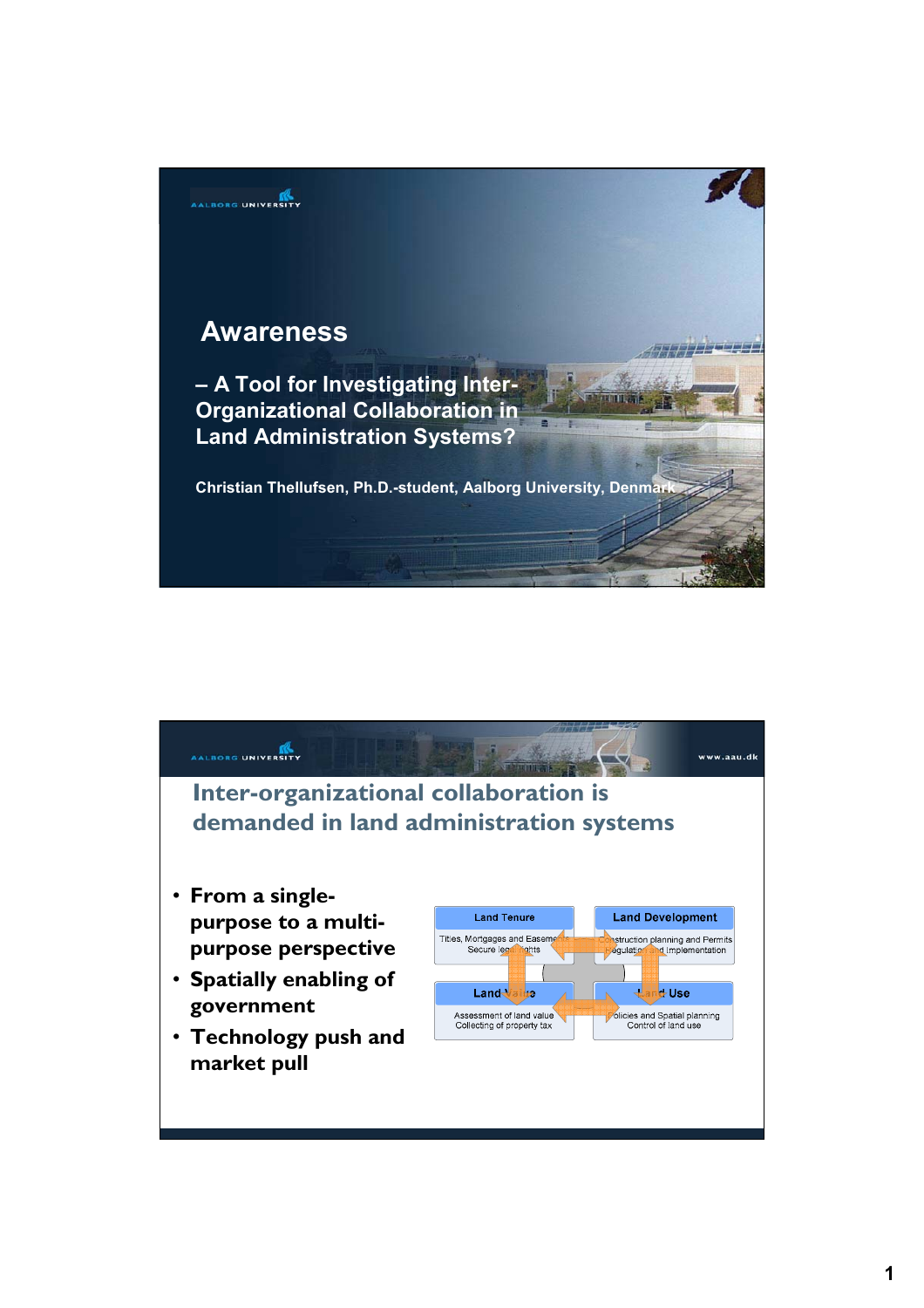

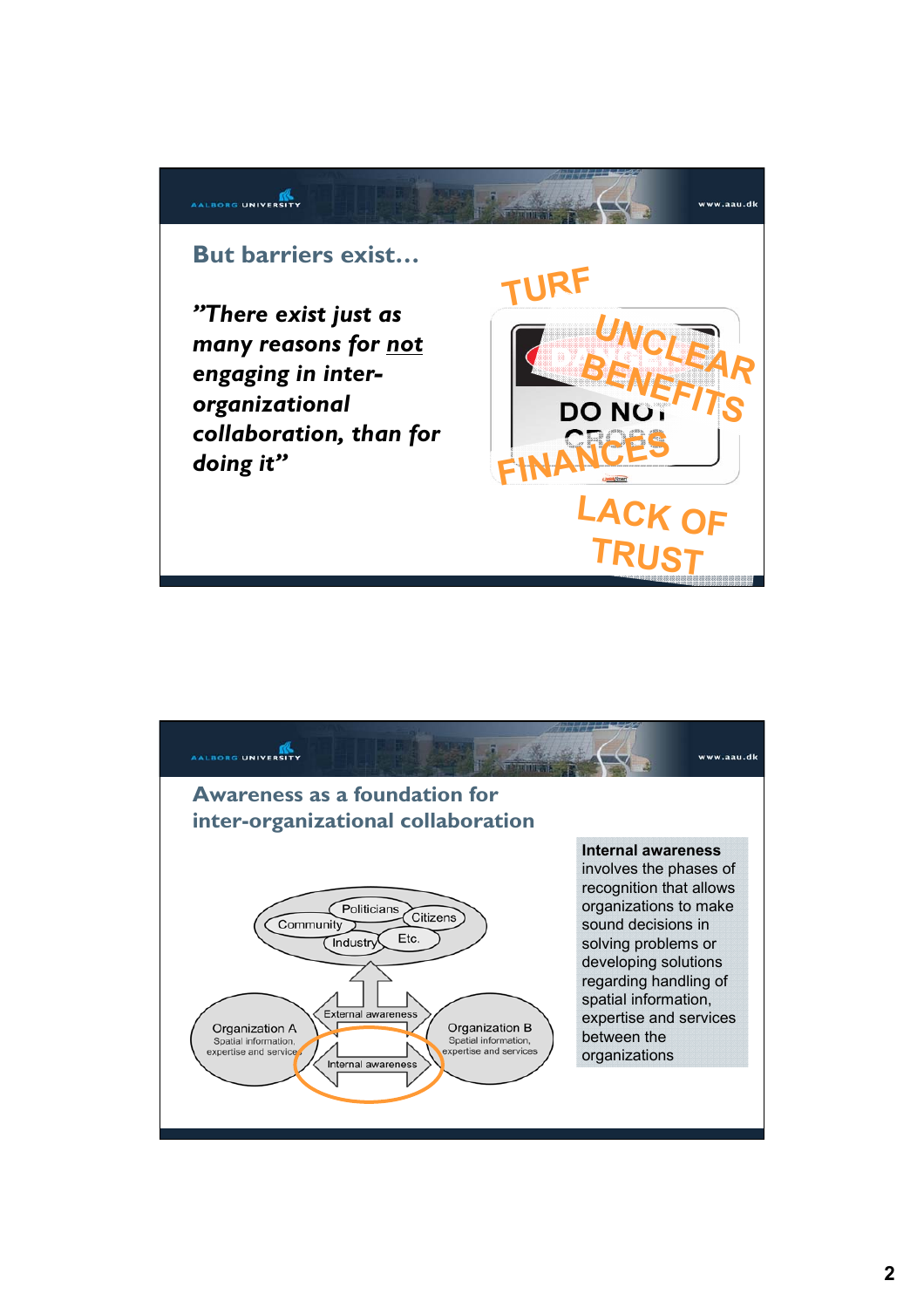

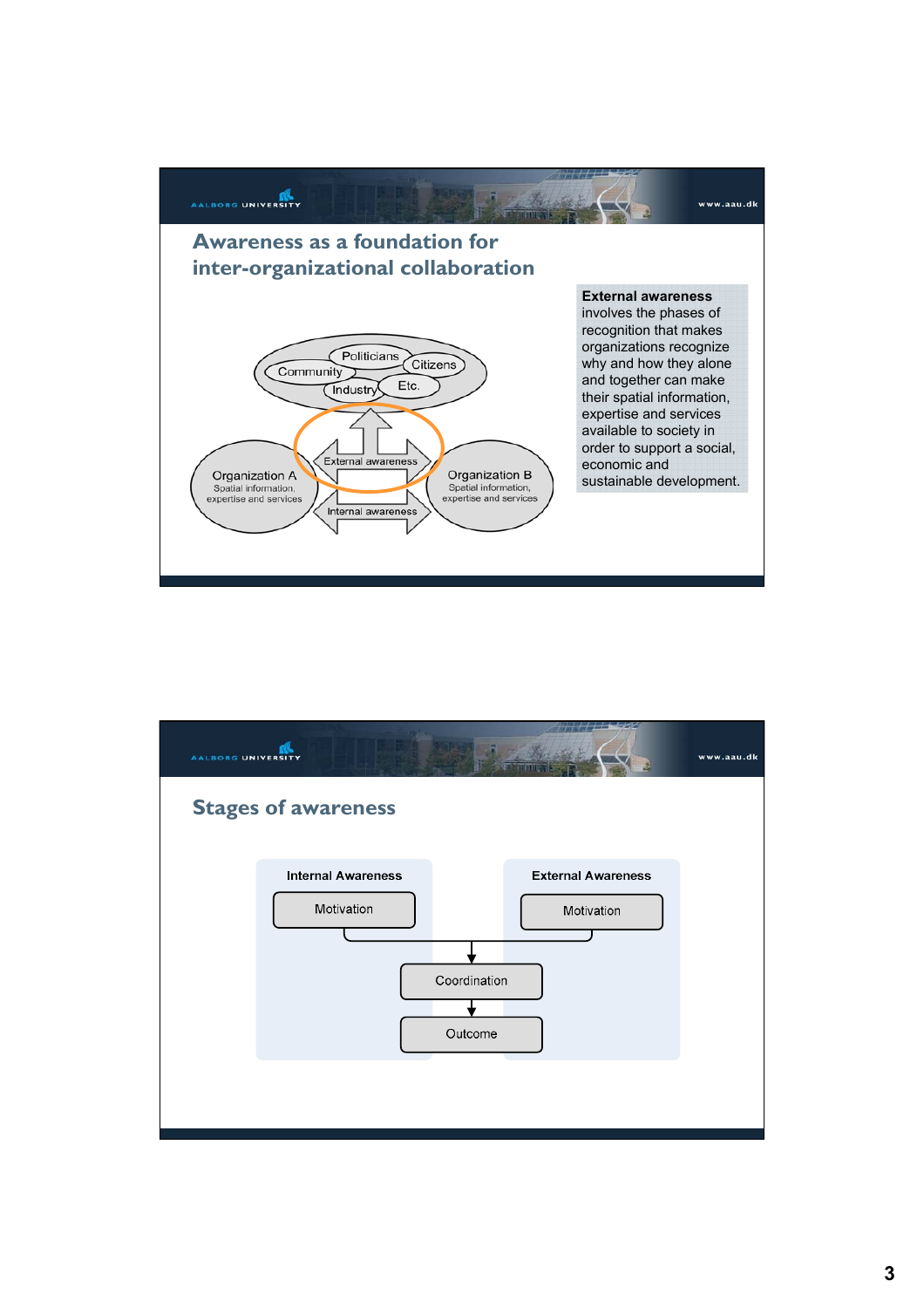

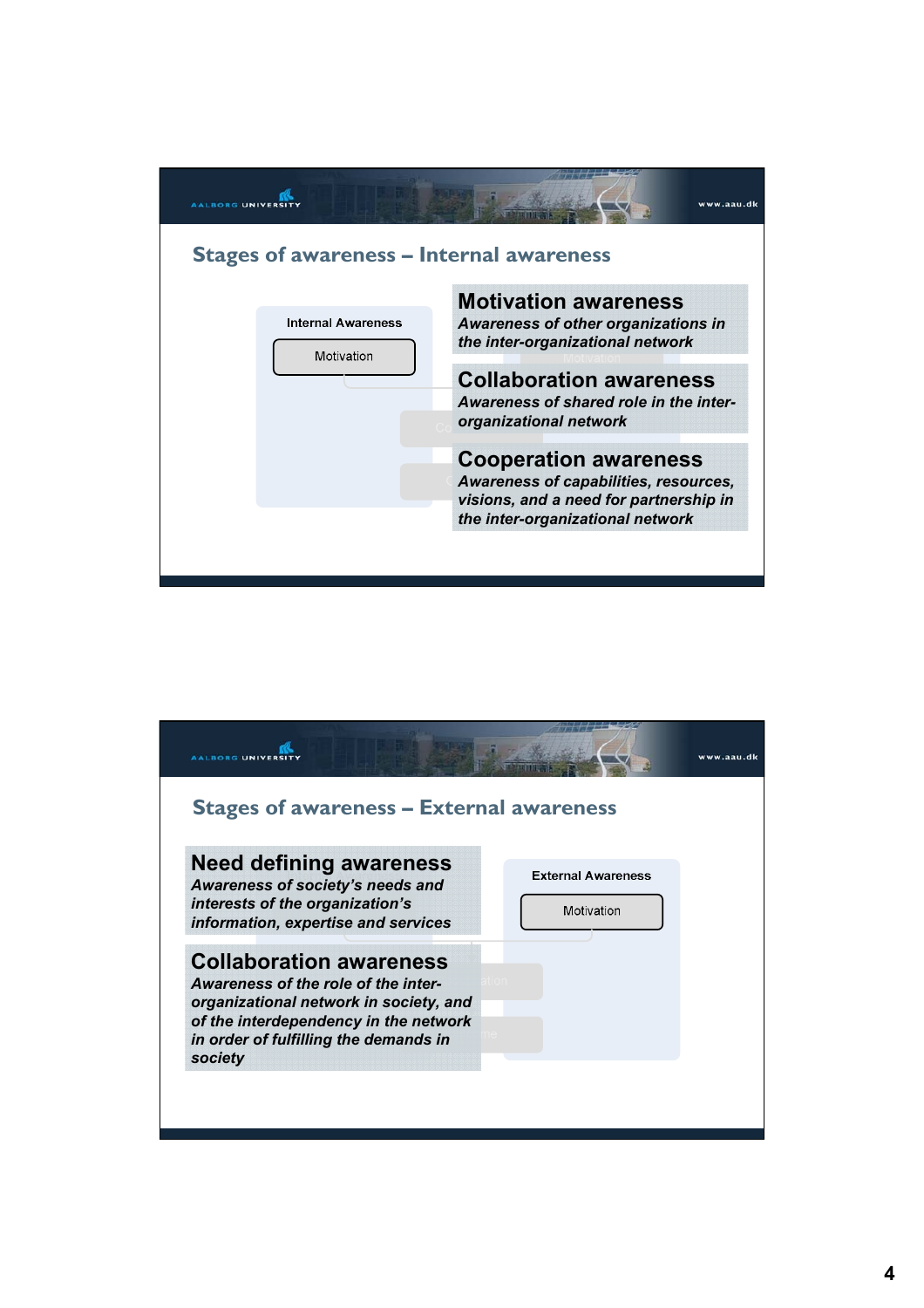| <b>AALBORG UNIVERSI</b>                                        | www.aau.dk                                                                                               |
|----------------------------------------------------------------|----------------------------------------------------------------------------------------------------------|
| <b>Stages of awareness</b>                                     |                                                                                                          |
| <b>Internal Awareness</b><br><b>Exter</b><br><b>Motivation</b> | <b>Coordination</b><br>awareness<br><b>Awareness of shared</b><br>problems and new<br>possibilities      |
| Coordination<br>Outcome                                        | Implementation<br>awareness<br>Awareness on how to<br>solve problems and<br>develop new<br>possibilities |
|                                                                |                                                                                                          |

| <b>AALBORG UNIVERSIT</b> |                            |              |                                                   | www.aau.dk |
|--------------------------|----------------------------|--------------|---------------------------------------------------|------------|
|                          | <b>Stages of awareness</b> |              |                                                   |            |
|                          | <b>Internal Awareness</b>  |              | <b>External Awareness</b>                         |            |
|                          | Motivation                 |              | <b>Evolution</b>                                  |            |
|                          |                            |              | awareness<br><b>Awareness of success</b>          |            |
|                          |                            | Coordination | and need for further<br>collaboration to maintain |            |
|                          |                            | Outcome      | established relations                             |            |
|                          |                            |              |                                                   |            |
|                          |                            |              |                                                   |            |
|                          |                            |              |                                                   |            |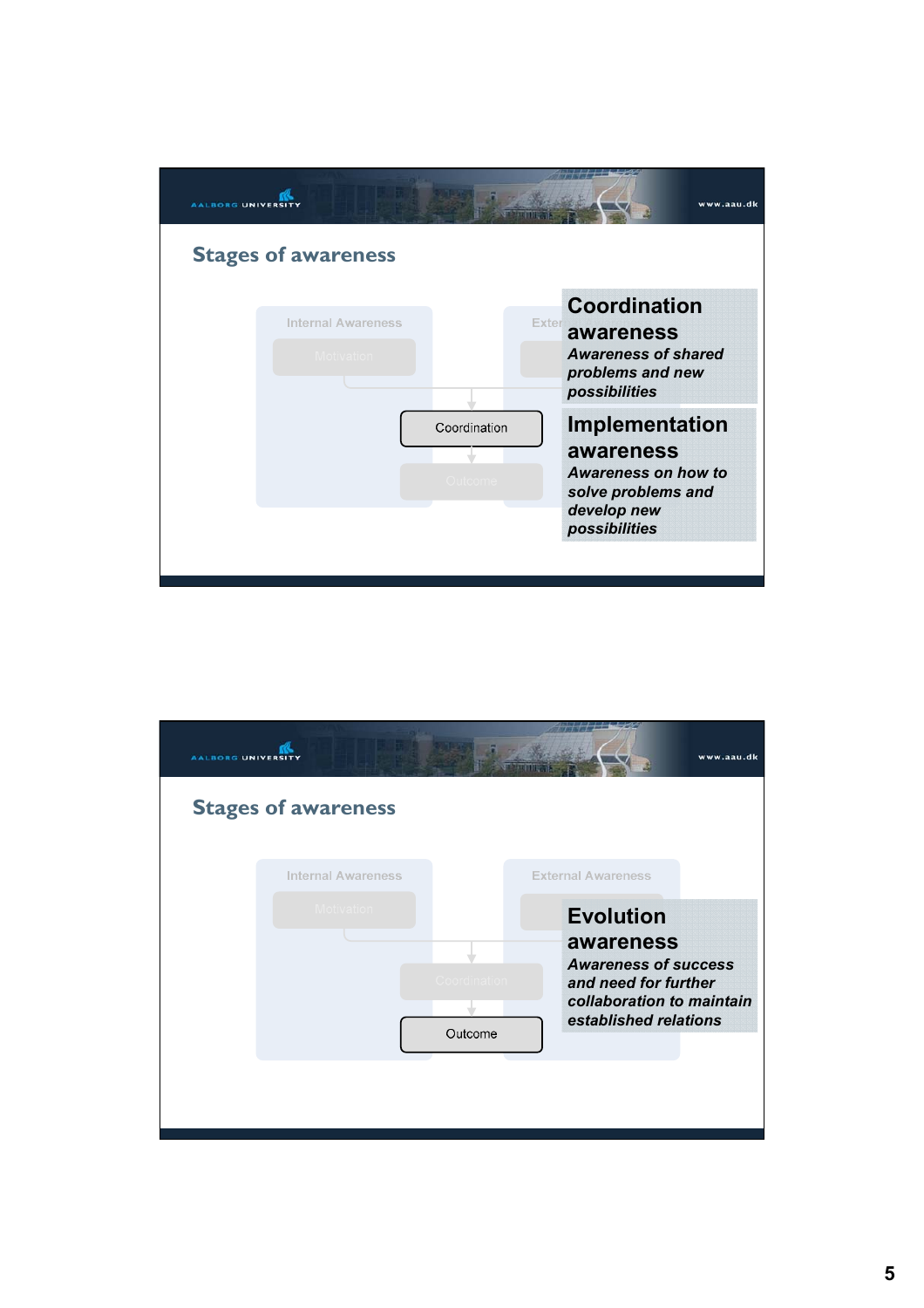

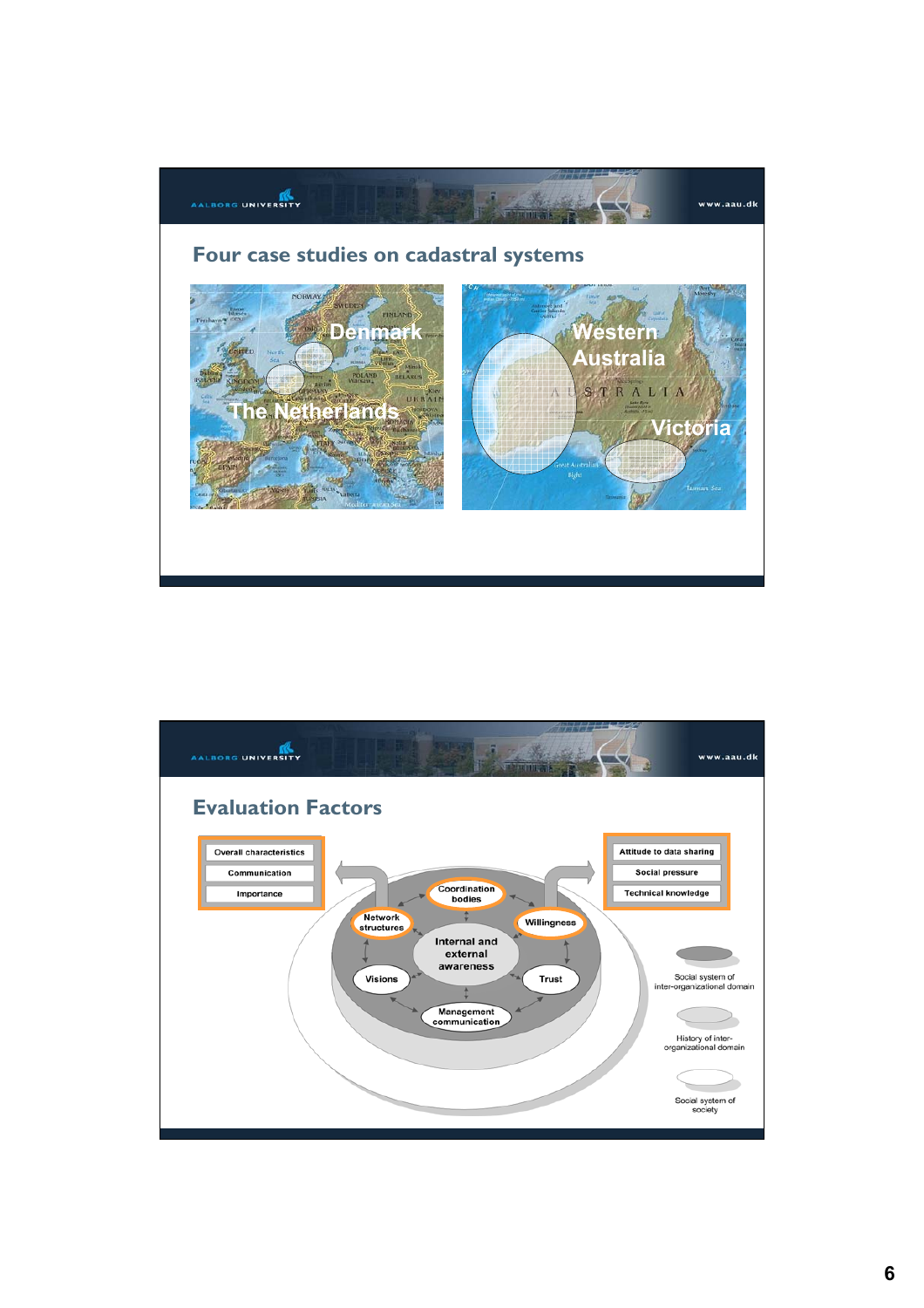

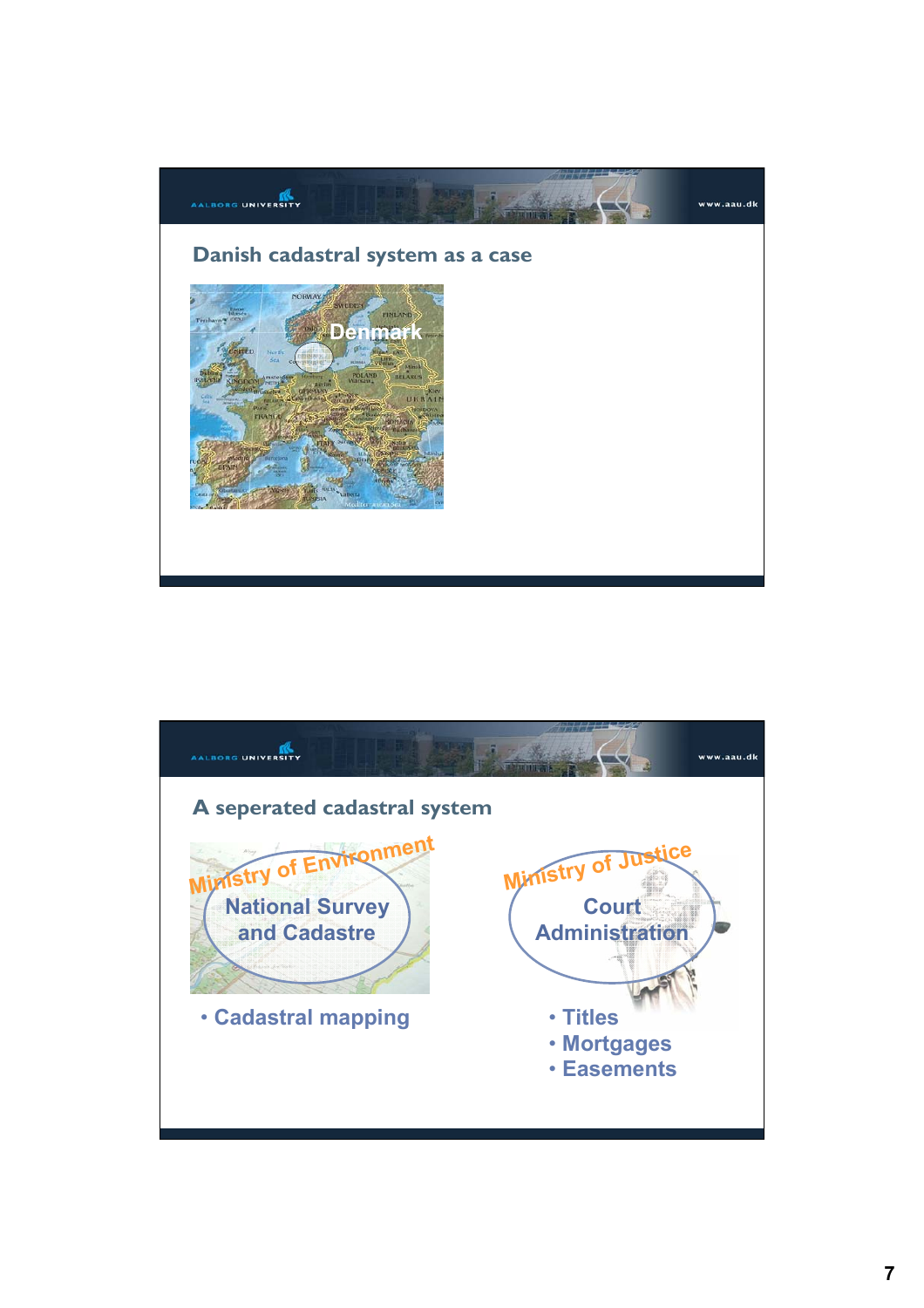

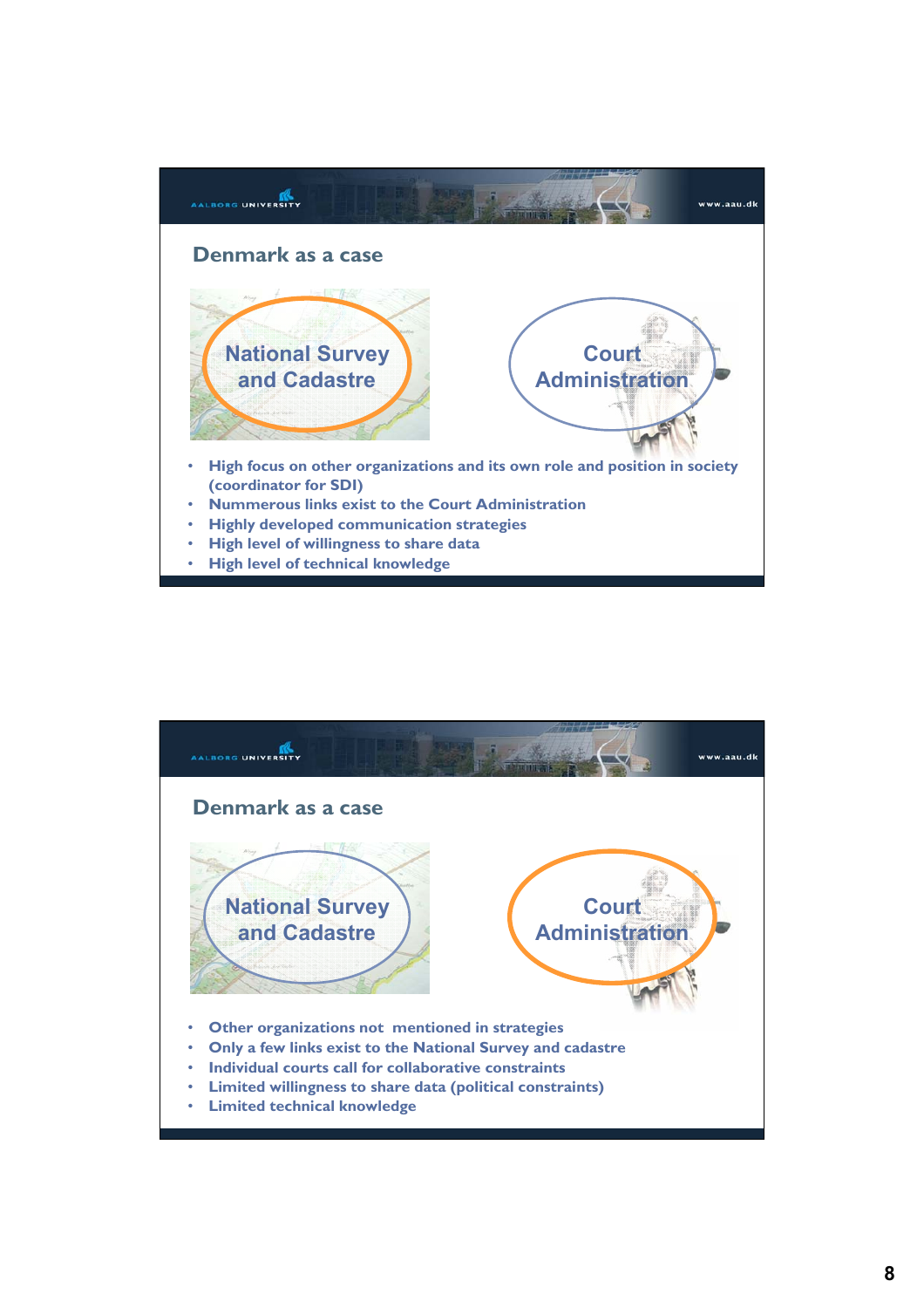| <b>AALBORG UNIVERSIT</b>  |                        |                                          |                                                                                                                                                                                         |                                        |                            | www.aau.dk |  |  |  |
|---------------------------|------------------------|------------------------------------------|-----------------------------------------------------------------------------------------------------------------------------------------------------------------------------------------|----------------------------------------|----------------------------|------------|--|--|--|
| <b>Case study results</b> |                        |                                          |                                                                                                                                                                                         |                                        |                            |            |  |  |  |
| <b>External Awareness</b> |                        |                                          |                                                                                                                                                                                         |                                        |                            |            |  |  |  |
|                           | <b>Overall</b><br>step | <b>Stages of</b><br>awareness            | Description                                                                                                                                                                             | The National<br>Survey and<br>Cadastre | <b>The Court</b><br>Admin. |            |  |  |  |
|                           | Motivation             | Need defining<br>awareness               | Awareness of society's need<br>and interest of the spatial in-<br>formation, expertise and ser-<br>vices that the organizations in<br>the cadastral system posses<br>and/or can deliver | <b>NNN</b>                             | <b>ELLIN</b>               |            |  |  |  |
|                           |                        | Collaboration                            | Awareness of the role of the ca-<br>dastral system in society                                                                                                                           | <b>NNN</b>                             | <b>XOO</b>                 |            |  |  |  |
|                           |                        | awareness<br>Problem-setting             | Awareness of organizational in-<br>terdependency in order to reach<br>shared goals and visions                                                                                          | <b>NNN</b>                             | <b>NXN</b>                 |            |  |  |  |
|                           | iation                 | Coordination<br>awareness<br>Structuring | Awareness of shared problems<br>and/or new possibilities                                                                                                                                | <b>NNN</b>                             | <b>NXN</b>                 |            |  |  |  |